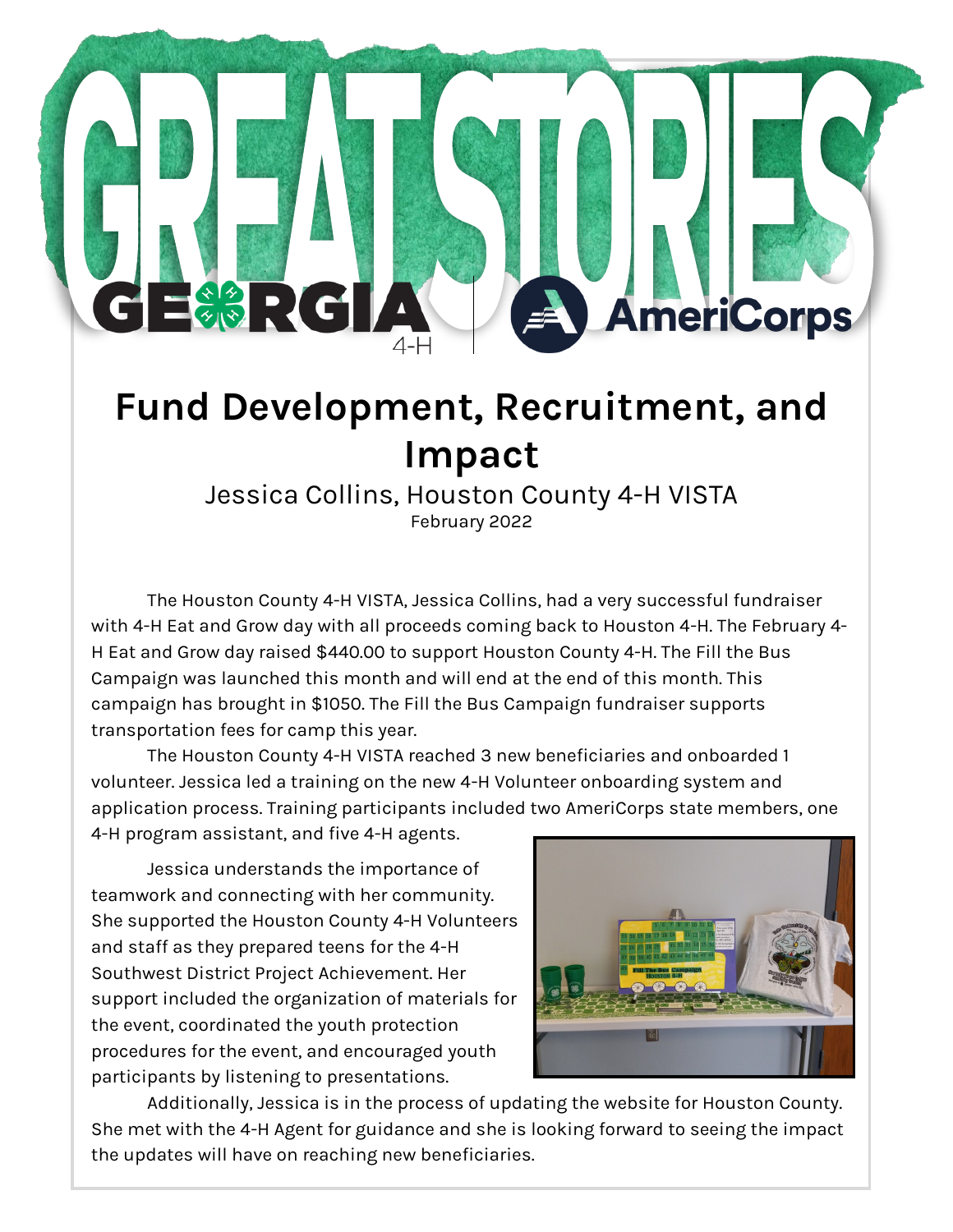

## **Reaching New Members**

Jinnifer Caldwell, Gwinnett County 4-H VISTA

February 2022



Jinnifer Caldwell, Gwinnett County 4-H Vista, is working to increase enrollment in the Gwinnett County 4-H program by engaging home school families. Jinnifer organized the plans and recruited the homeschool families to introduce students to 4-H through educational hands-on lab activities provided by Gwinnett County 4-H. The 4-H program assistants provide quality educational programs that are fun and exciting for grades k-12. The new 4-H homeschool families are in groups with siblings or a parent to actively learn by doing fun science concepts collaboratively. The initial classes will cover constructive and destructive forces in nature, electromagnetism, and physical and chemical bonds.